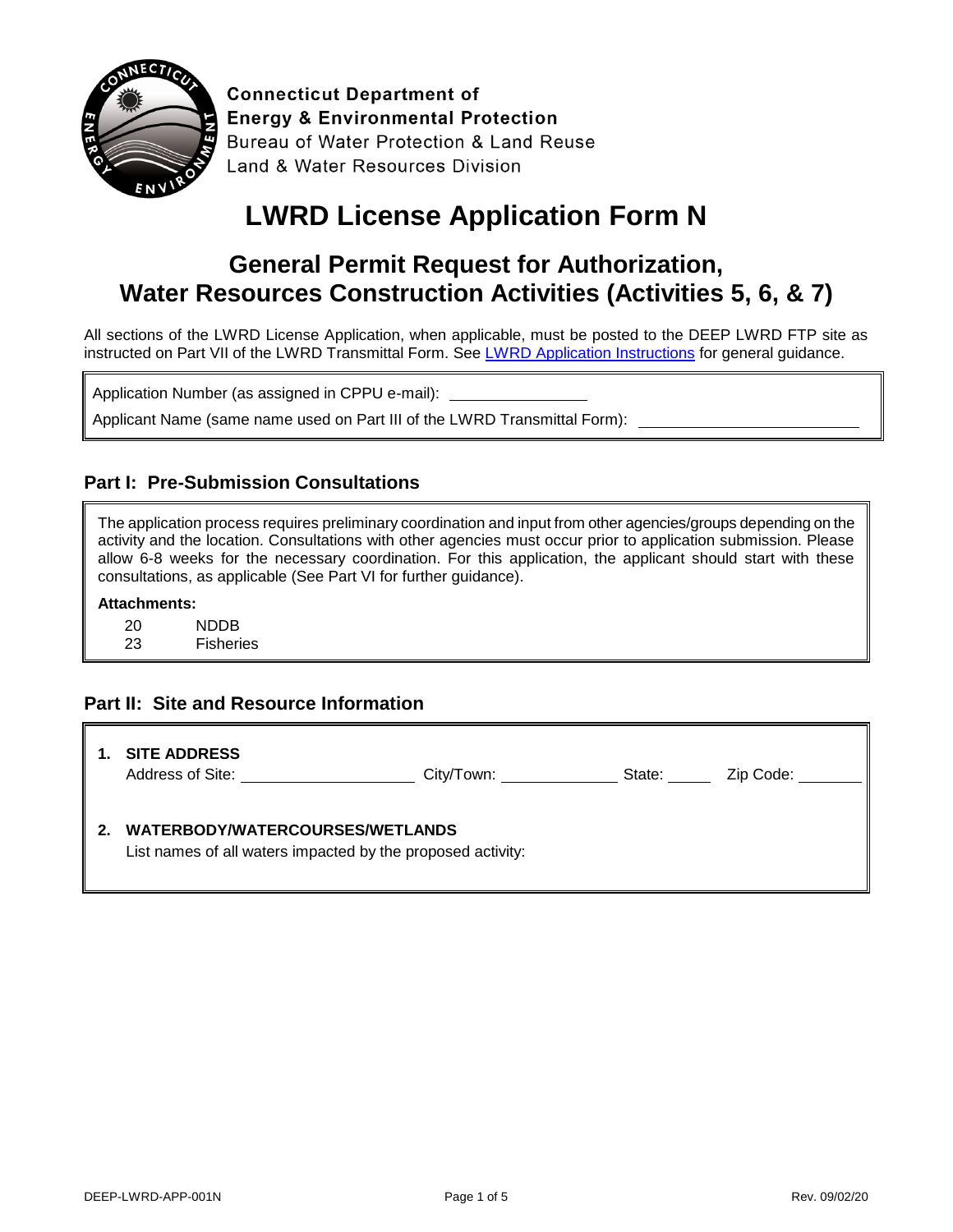| 3. | <b>AQUIFER PROTECTION AREAS</b><br>Is the site located within a mapped Level A or Level B Aquifer Protection Area, as defined in CGS section 22a-<br>354a through 22a-354bb?                                                                                     |  |  |
|----|------------------------------------------------------------------------------------------------------------------------------------------------------------------------------------------------------------------------------------------------------------------|--|--|
|    | $\Box$ Yes<br>$\Box$ No<br>If yes, check one: $\Box$ Level A or $\Box$ Level B                                                                                                                                                                                   |  |  |
|    | If Level A, are any of the regulated activities, as defined in RCSA section 22a-354i-1(34), conducted on                                                                                                                                                         |  |  |
|    | $\Box$ Yes<br>If yes, and your business is not already registered with the<br>No<br>this site?<br>Aquifer Protection Program, contact the aquifer protection agent or DEEP to take appropriate action.                                                           |  |  |
|    | For more information on the Aquifer Protection Area Program, contact the program at 860-424-3019 or                                                                                                                                                              |  |  |
|    | visit the website at www.ct.gov/deep/aquiferprotection. See LWRD Application Instructions for further<br>guidance.                                                                                                                                               |  |  |
| 4. | <b>CONSERVATION OR PRESERVATION RESTRICTIONS</b>                                                                                                                                                                                                                 |  |  |
|    | Will the activity which is the subject of this application be located within a conservation or preservation<br>restriction area?<br>$\Box$ Yes<br>$\Box$ No                                                                                                      |  |  |
|    | If yes, provide proof of written notice of this application to the holder of such restriction, and/or or a letter from<br>the holder of such restriction verifying that this application is in compliance with the terms of the restriction, as<br>Attachment 8. |  |  |
| 5. | <b>LICENSE HISTORY</b>                                                                                                                                                                                                                                           |  |  |
|    | Indicate the number and date of issuance of any previous state permits or certificates issued by DEEP or<br>USACE which authorized work at the site, and the names to whom they were issued.                                                                     |  |  |
|    | Name of Permittee/<br>License/Permit/COP<br>Date<br><b>Brief Description of</b>                                                                                                                                                                                  |  |  |
|    | <b>Authorization Number</b><br>Certificate Holder<br><b>Work Authorized</b><br><b>Issued</b>                                                                                                                                                                     |  |  |
|    | and Name of Agency                                                                                                                                                                                                                                               |  |  |
|    |                                                                                                                                                                                                                                                                  |  |  |
|    |                                                                                                                                                                                                                                                                  |  |  |
|    |                                                                                                                                                                                                                                                                  |  |  |
|    |                                                                                                                                                                                                                                                                  |  |  |
|    |                                                                                                                                                                                                                                                                  |  |  |
|    | <b>6. SOIL AND/OR GROUNDWATER REMEDIATION</b>                                                                                                                                                                                                                    |  |  |
|    | Does the site work include soil and/or groundwater remediation? $\Box$ Yes $\Box$ No                                                                                                                                                                             |  |  |
|    | If yes, please provide reference documentation including a) plan views of the site showing the area of                                                                                                                                                           |  |  |
|    | contamination and b) a summary of remediation with chemical analysis, clean-up status, and remediation<br>program identification, as Attachment 9.                                                                                                               |  |  |
|    | 7. RESOURCE TYPE (check all that apply):                                                                                                                                                                                                                         |  |  |
| Α. | Wetland - complete Attachment 16, Water Resource Impact Table                                                                                                                                                                                                    |  |  |
| В. | Watercourse (includes lakes and ponds) – complete Attachment 16, Water Resource Impact Table                                                                                                                                                                     |  |  |
| C. | Floodplain, if checked, provide:                                                                                                                                                                                                                                 |  |  |
|    | 1. Activity (in cubic yards):                                                                                                                                                                                                                                    |  |  |
|    | excavation: ______ fill: _____ net: _____                                                                                                                                                                                                                        |  |  |
|    | 2. Will the subject activity be within a FEMA floodway? $\Box$ Yes $\Box$ No                                                                                                                                                                                     |  |  |
|    | 3. If the project requires a Flood Management Certification for the subject activity, provide the Flood                                                                                                                                                          |  |  |
|    | Management Certification Number: __________________                                                                                                                                                                                                              |  |  |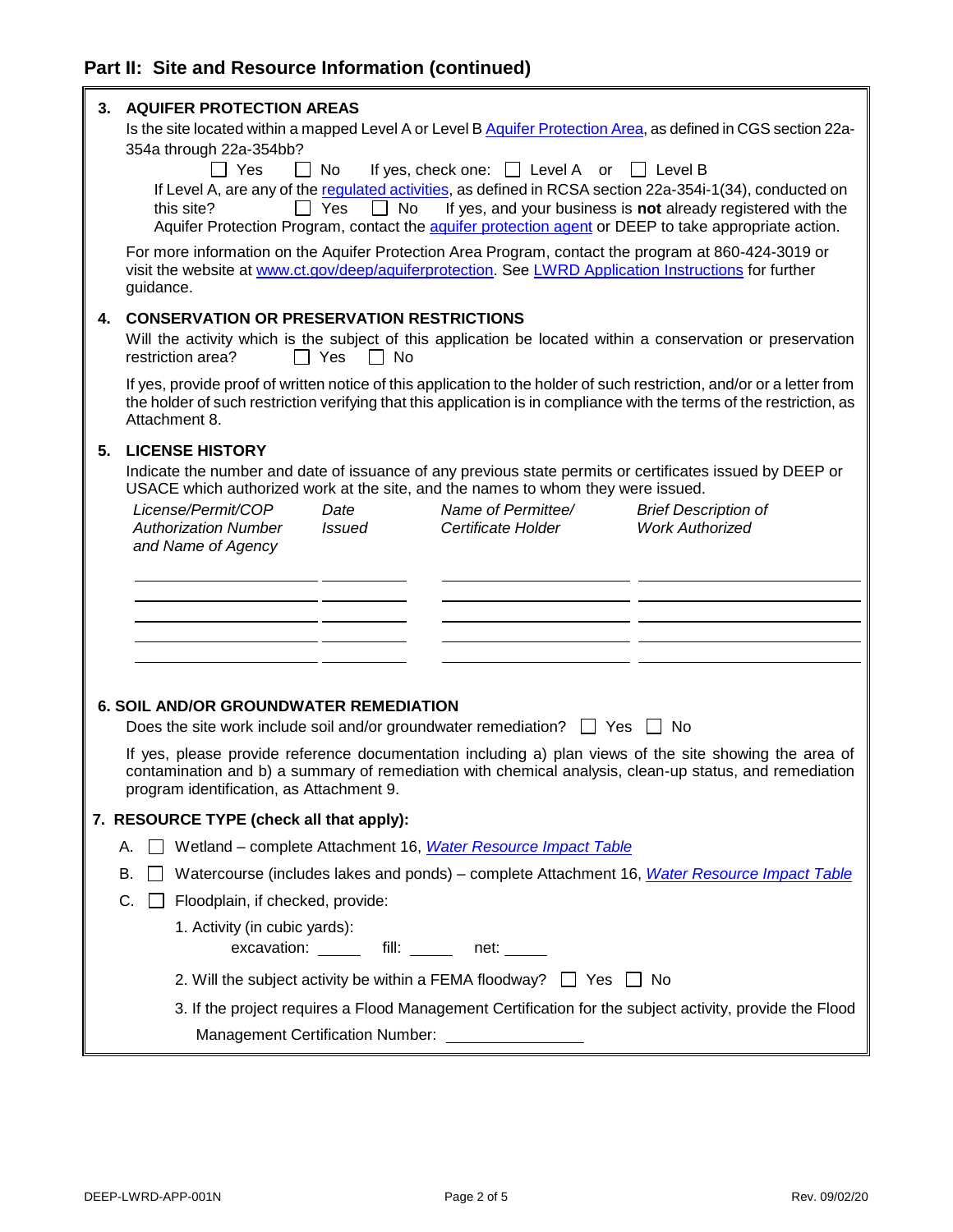|    | 1. Describe the existing structures, conditions and uses at the site of the proposed work.<br>Provide photographs showing resources and existing site conditions as Attachment 10.                                                                                                                                                                                                                                                                                                                                                                                                                                                                                    |
|----|-----------------------------------------------------------------------------------------------------------------------------------------------------------------------------------------------------------------------------------------------------------------------------------------------------------------------------------------------------------------------------------------------------------------------------------------------------------------------------------------------------------------------------------------------------------------------------------------------------------------------------------------------------------------------|
|    | 2a. Describe the proposed regulated work and activities in a detailed narrative, including the number and<br>dimensions of structures and the volume and area of fill or excavations. See LWRD Application<br>Instructions for required information.                                                                                                                                                                                                                                                                                                                                                                                                                  |
|    | b. Describe the construction activities involved for the project in detail, including methods, sequencing,<br>equipment, and any alternative construction methods that might be employed.                                                                                                                                                                                                                                                                                                                                                                                                                                                                             |
|    | c. Describe any erosion and sedimentation or turbidity control installation and maintenance schedule and plans<br>in detail. Such plans should be prepared in accordance with the 2002 Connecticut Guidelines for Soil Erosion<br>and Sediment Control, as revised, established pursuant to CGS section 22a-328.                                                                                                                                                                                                                                                                                                                                                      |
|    | d. Anticipated date of project initiation:<br>Indicate the length of time needed to complete the project and identify any anticipated time restrictions:                                                                                                                                                                                                                                                                                                                                                                                                                                                                                                              |
| 3. | For new structures, activities or encroachments, discuss project alternatives which were considered and<br>indicate why they were rejected. After all measures to eliminate or minimize adverse resource impacts have<br>been incorporated in the proposed project, describe why any adverse impacts that remain should be deemed<br>acceptable by the Land & Water Resources Division. For projects involving stormwater management, low-<br>impact development practices should be incorporated to the greatest extent practicable. Explain any reasons<br>for not using a low-impact development practice. See LWRD Application Instructions for further guidance. |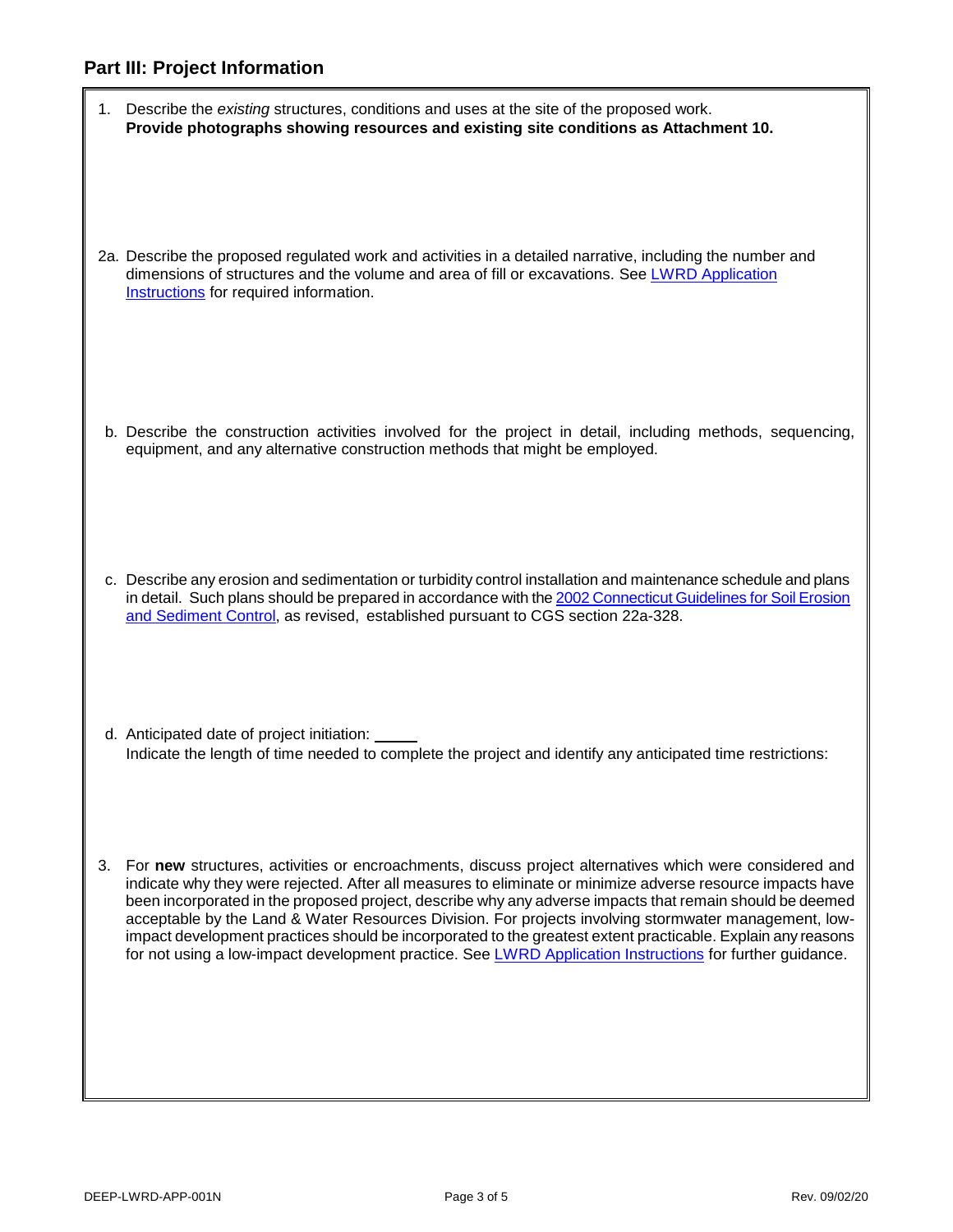## **Part IV: Engineering Support Documentation and Certification**

|                                                                                                                                                                                                                                                                                                                                                             |                       | Certain types of projects require documentation of engineering design. If you answer yes to one of the questions<br>below, you must submit a completed <i>Engineering Report Cover Sheet</i> (DEEP-LWRD-APP-001R) as Attachment<br>18 along with the relevant engineering report(s).                                                                                                                                                                                                                                                                                                               |
|-------------------------------------------------------------------------------------------------------------------------------------------------------------------------------------------------------------------------------------------------------------------------------------------------------------------------------------------------------------|-----------------------|----------------------------------------------------------------------------------------------------------------------------------------------------------------------------------------------------------------------------------------------------------------------------------------------------------------------------------------------------------------------------------------------------------------------------------------------------------------------------------------------------------------------------------------------------------------------------------------------------|
| 1. Does the proposed activity include engineered structures such as bridges, culverts, stormwater<br>management systems, detention basins, and/or flood & erosion control structures?                                                                                                                                                                       |                       |                                                                                                                                                                                                                                                                                                                                                                                                                                                                                                                                                                                                    |
|                                                                                                                                                                                                                                                                                                                                                             | l I Yes I I No        |                                                                                                                                                                                                                                                                                                                                                                                                                                                                                                                                                                                                    |
| 2. Is the proposed activity located in a FEMA-designated Riverine or Coastal Floodplain?                                                                                                                                                                                                                                                                    |                       |                                                                                                                                                                                                                                                                                                                                                                                                                                                                                                                                                                                                    |
|                                                                                                                                                                                                                                                                                                                                                             | $\Box$ Yes $\Box$ No  |                                                                                                                                                                                                                                                                                                                                                                                                                                                                                                                                                                                                    |
|                                                                                                                                                                                                                                                                                                                                                             | for the municipality. | If yes, provide documentation in the Engineering Report which demonstrates that the project is in<br>compliance with FEMA's National Flood Insurance Program requirements and the local flood ordinance                                                                                                                                                                                                                                                                                                                                                                                            |
|                                                                                                                                                                                                                                                                                                                                                             |                       | NOTE - Only the following activities in the Coastal Floodplain require engineering: buildings, flood and<br>erosion control structures; public access facilities; and, tide regulating structures. See Engineering<br>Report Cover Sheet for further guidance.                                                                                                                                                                                                                                                                                                                                     |
|                                                                                                                                                                                                                                                                                                                                                             | 3.                    | Is the proposed activity located in a FEMA-designated Floodway $\Box$ Yes $\Box$ No                                                                                                                                                                                                                                                                                                                                                                                                                                                                                                                |
|                                                                                                                                                                                                                                                                                                                                                             |                       | If yes, the Engineering Report must include a statement signed by a registered professional engineer<br>that there is no-rise. This documentation must be supported by technical data that is derived from a<br>standard step-backwater computer model utilizing source data from the Flood Insurance Rate Map<br>(FIRM) or Flood Boundary and Floodway Map (FBFM). If a No-rise Certification form is available through<br>the municipality, please include it in the Engineering Report. For further information on No-Rise<br>Certification, see No-Rise Certification for Floodways   FEMA.gov |
| The Engineering Report Cover Sheet shall be signed and sealed by a Professional Engineer licensed in the State of<br>Connecticut. Supporting documentation as identified in the checklist may consist of engineering studies and other<br>documentation, as appropriate, in order to describe the hydrologic and hydraulic effects of the proposed actions. |                       |                                                                                                                                                                                                                                                                                                                                                                                                                                                                                                                                                                                                    |

# **Part V: General Permit (GP) Eligibility**

Confirm GP eligibility by checking the applicable box(es) in the checklist below.

| <b>Not</b><br><b>Applicable</b> | <b>Confirm</b> | <b>Eligibility Requirements</b>                                                                                                                                                                                                                                                                                                                                                                                                                                                                                                                                                                                                                                         |
|---------------------------------|----------------|-------------------------------------------------------------------------------------------------------------------------------------------------------------------------------------------------------------------------------------------------------------------------------------------------------------------------------------------------------------------------------------------------------------------------------------------------------------------------------------------------------------------------------------------------------------------------------------------------------------------------------------------------------------------------|
|                                 |                | (5) Infrastructure Repairs<br>Repair or replacement of a bridge; placement, repair, or replacement of cables, conduits or<br>pipelines; placement of fill or disturbance to wetlands, watercourses or flood plains for<br>roadway reconstruction provided that such repairs do not impact more than 0.10 acres of<br>wetlands, watercourses or floodplains.<br>All anticipated impact areas need to be clearly shown on site plans submitted as Attachment<br>14.                                                                                                                                                                                                       |
|                                 |                | (6) Public Works Projects<br>Building additions, parking lot expansions or general facility upgrades (including but not limited<br>to sidewalks, drainage improvements to existing stormwater drainage systems or embankment<br>repairs) that do not impact more than 0.10 acres of wetlands, watercourses or floodplains.<br>All anticipated impact areas need to be clearly shown on site plans submitted as Attachment<br>14.                                                                                                                                                                                                                                        |
|                                 |                | (7) Trail Construction<br>Construction of a new boardwalk or trail; expansion or extension of an existing boardwalk or<br>trail; nature access structure; footings, foundations, piers, structural piles, posts or supports for<br>a boardwalk or trail; grading and placement of fill for the installation of landscape timbers and /<br>or stone walls associated with a trail provided any such activity does not involve placement of<br>more than fifty (50) cubic yards of fill or impact more than 0.10 acres of wetlands,<br>watercourses or floodplains.<br>All anticipated impact areas need to be clearly shown on site plans submitted as Attachment<br>14. |